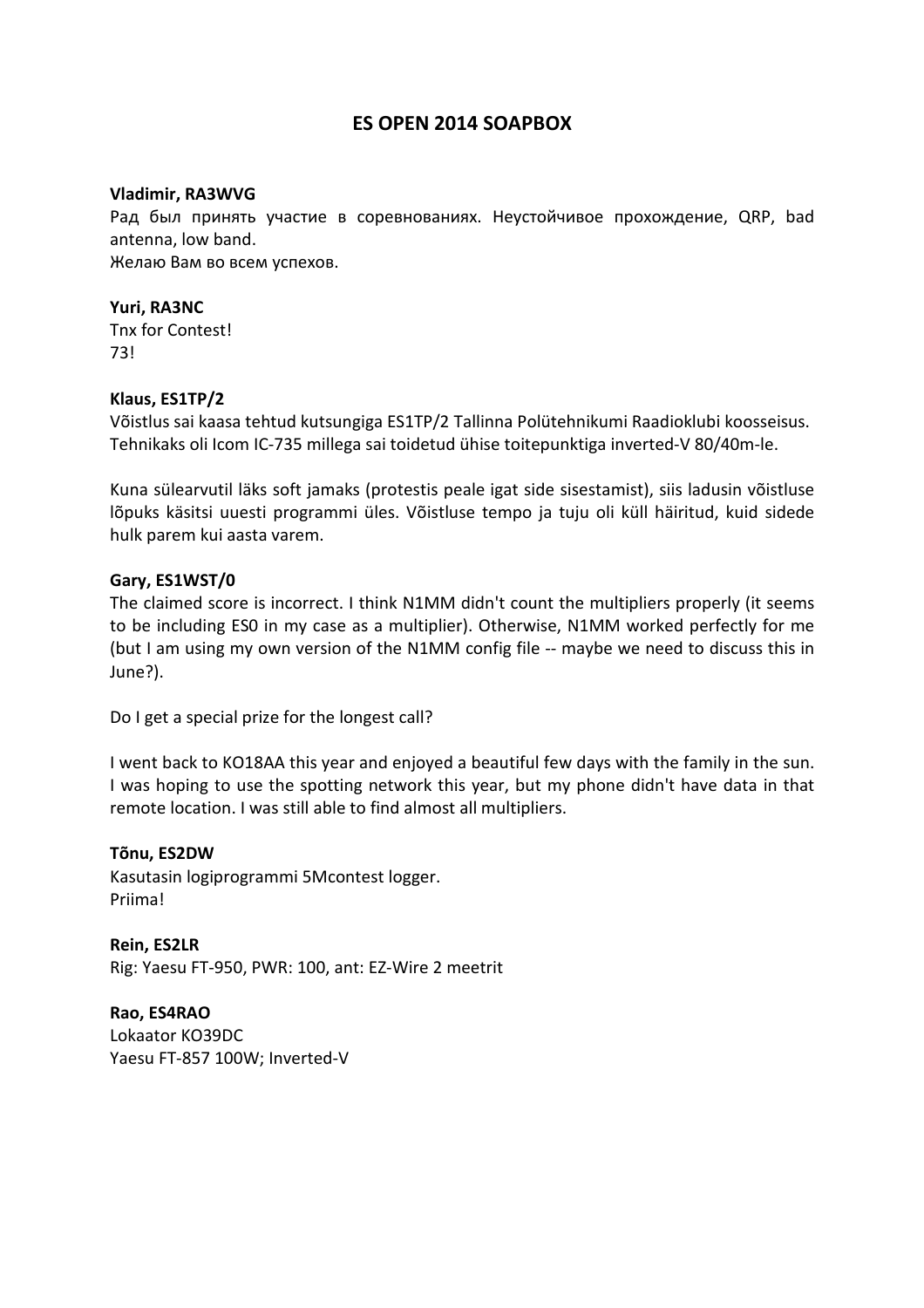### **Anatoli, ES4RD**

My modest antenna does not give me the opportunity to compete with the leaders of MIX category.

(Short rotary dipole for 40 meters and an ordinary dipole for 80 meters at a height of 15 m above the ground).

The start was very good, but then closed the shroud 80 m pink noise and all stations have disappeared, and so on until the end of the test. The basic amount of QSO at 40 m. Compared to the previous year by 80 m less than 30 and the total 10 QSO.

Equipment : RIG: K3 , P3 , ACOM 1000

**Enn, ES5EP**  IC-7400, 80m delta loop

**Andy, ES6TX**  Lõbus oli!

**Mart, ES7MA**  OCF Dipole, Kenwood TS-590 100W

**Alev, ES8TJM**  IC 706, 80M Delta & 40M inv "V"

# **Keijo ja Keven, ES9B**

Igati korralik contest oli see aasta kui seda võrrelda eelmise aastaga (levi oli kehva, 100 sidet vähem). 80m kukkus 1,5 tundi enne lõppu küll ära, aga see eest sai 40m edasi tambitud.

**Kiril ,LZ1FJ**  FT-897, dipole on 7 MHz TNX, 73!

**Algis, LY2NK**  Antennas and transceivers homemade

# **Vitas, LY5G**

KENWOOD TS-590, output power 10W; 200m LW 20-30m over the ground Problems with software, sorry for crazy log.

**Gedas, LY9A** 

My 15th ES-OPEN. Thanks again and CU in 2015. 73!

### **Kari, OH2-836**

Nice contest; 40 m was wonderful for once; just me and my HF Radio R30A, a couple of wire antennas, Ten-Tec Model 254 Antenna Tuner, 10...15 dB shack pre-amp, old-time SWL´ing